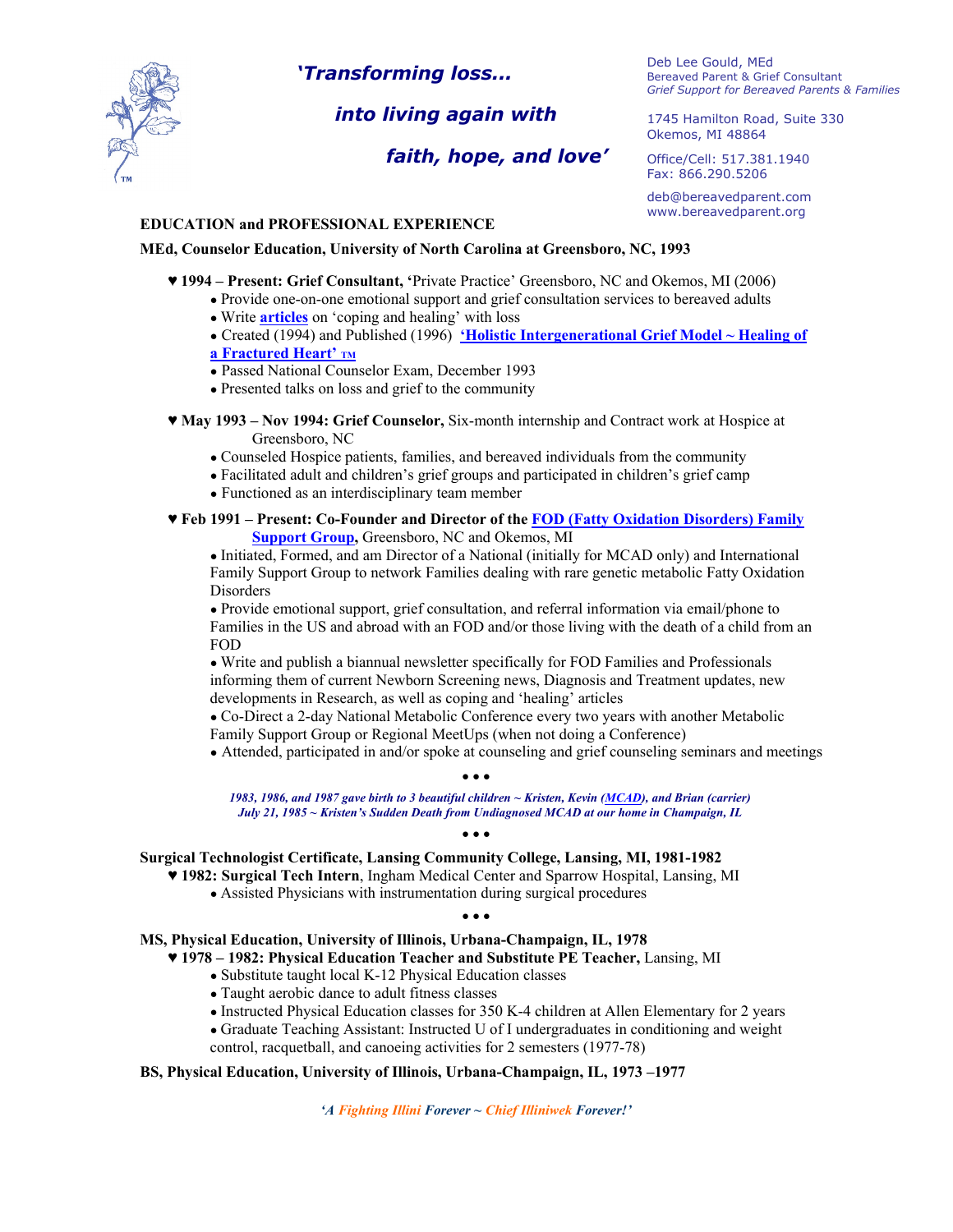

**1992**

*Transforming loss...*

 *into living again with*

Deb Lee Gould, MEd Grief Consultant *Grief Support for Bereaved Parents and Families & Other Loved Ones*

*faith, hope, and love*

1745 Hamilton Rd, Ste 330 Okemos, MI 48864

Phone: 517.381.1940 Email: deb@bereavedparent.com Website: www.bereavedparent.org

### **Counseling and Grief Counseling Early Years of Education/Training/Experience**

| <u>1990</u>    |                                                                                                                                                                              |         |
|----------------|------------------------------------------------------------------------------------------------------------------------------------------------------------------------------|---------|
| Aug            | Began UNC Greensboro MEd Counseling Program                                                                                                                                  |         |
| Sept – Nov     | Hospice Volunteer Training                                                                                                                                                   | 18 hrs  |
| Nov - May 1993 | Hospice Volunteer: patient/family, group facilitator,<br>Article contributor, children's grief camp co-facilitator,<br>Bereavement counselor (Hours include 1990 - May 1993) | 200 hrs |
|                | $\bullet\bullet\bullet$                                                                                                                                                      |         |
| 1991           |                                                                                                                                                                              |         |
| Jan 16-18      | Bereavement Skills Training: 3 days, Dr Alan Wolfelt                                                                                                                         | 18 hrs  |
| April - 1993   | Transition Center Volunteer: grief group facilitator, phone                                                                                                                  | 80 hrs  |

|              | support, article contributor                          |        |
|--------------|-------------------------------------------------------|--------|
|              | Individual Supervision by M P, MEd, NCC               | 14 hrs |
| April 9      | Suicide Workshop: Dr Wolfelt                          | 3 hrs  |
| April 18     | Grief Counseling Workshop: Ms Soltyes                 | 5 hrs  |
| June 5       | *NCABC Annual meeting & seminar                       | 5 hrs  |
| July 18      | Grief Seminar: Pet Loss                               | 2 hrs  |
| Sept 17 & 19 | Hospice Workshop: Children and Loss                   | 4 hrs  |
| Sept 27      | <b>Stress Reduction Workshop</b>                      | 4 hrs  |
| Dec 6        | Crisis Intervention Training                          | 4 hrs  |
| Dec 10       | Winston-Salem, NC Hospice Workshop: Families in Grief | 8 hrs  |
|              |                                                       |        |

#### ●●●

| <u> 1992 </u>   |                                                          |                    |
|-----------------|----------------------------------------------------------|--------------------|
| Feb 7           | Charter Hospital: Boundaries of Therapeutic Relationship | 4 hrs              |
| June 3          | NCABC Workshop: Multicultural issues in grief            | 5 hrs              |
| June 10         | *AHEC Workshop: Depression                               | 3 hrs              |
| July 10-11      | Compassionate Friends National Conference/Workshops      | 16 hrs             |
| Aug 31 & Sept 2 | Hospice Training: Dying child                            | 6 hrs              |
| Oct 7           | NCABC Workshop: Disenfranchised Grief                    | $4\frac{1}{4}$ hrs |
| Dec 4 & 5       | Satir Workshop: Loss, grief, and healing                 | $12$ hrs           |
|                 |                                                          |                    |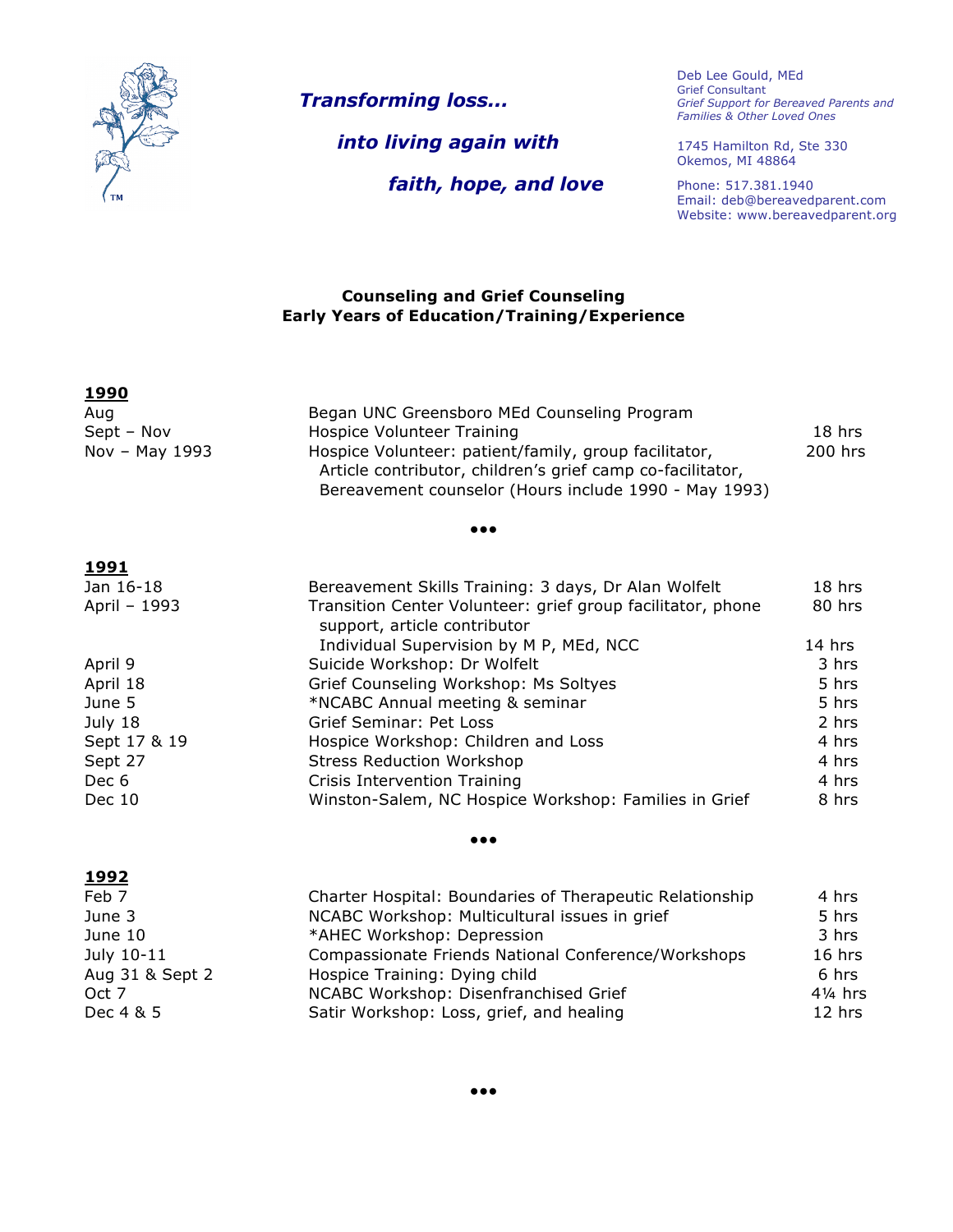| エンンノ          |                                                                                    |           |
|---------------|------------------------------------------------------------------------------------|-----------|
| Jan 6         | NCABC Workshop: Role of Psychiatrist                                               | 3 hrs     |
| Mar 3         | NCABC Workshop: Growing up with grief                                              | 4 hrs     |
| May 3 & 4     | Hospice 'Reaching for Rainbows' children's grief<br>Camp counselor                 | 17 hrs    |
| $May - Dec$   | Hospice at Greensboro: UNCG MEd Counseling Internship                              |           |
|               | <b>Total Hours of Work</b>                                                         | 725 hrs   |
|               | <b>Total Hours of Direct Contact</b>                                               | 288 hrs   |
|               | <b>Total Hours of Supervision</b>                                                  | 56 hrs    |
| June 4        | NCABC Workshop: Creative Arts and Grief                                            | 4 hrs     |
| Sept 9        | AIDS Workshop                                                                      | 6 hrs     |
| Oct 6         | NCABC Workshop: Suicide and Depression                                             | 4 hrs     |
| <b>Nov 19</b> | UNCG: Legal Issues in Counseling                                                   | 4 hrs     |
| Dec 17        | Completed MEd at UNC Greensboro                                                    |           |
|               | Total Practicum Contact Hours for all Counseling Courses<br>(excluding Internship) | $112$ hrs |
|               | <b>Total Supervision Hours for Practicum Courses</b>                               | $16$ hrs  |
| Dec           | Passed National Counselor Examination                                              |           |

●●●

# **1994** Jan – Dec Peer Group Supervision 2 hrs/mo Jan 13 **NICABC Workshop: Grief Assessment Model** 4 hrs Jan 14 Hospice Bereavement Volunteer Training Workshop 5 hrs Mar – Oct **Hospice at Greensboro: Contract work, Grief Counselor** 5-10 hrs/wk Mar – Oct 1 hr/mo Individual Supervision: Director of Bereavement Care 1 hr/mo Mar - present 'Private Practice': Grief consulting one on one or by email/phone 25-30 hrs/wk Mar 11 Mind Matters Seminar: Emotions, Depression 6 hrs Mar 29 NCABC Workshop: Rituals 3 hrs Mar 31 \*ADEC Seminar: Living with Grief, Personally and 2 hrs Professionally April 23 & 24 Hospice 'Reaching for Rainbows' Children's Grief Camp 15 hrs June 29 Career Track seminar: High impact communication for women 4 hrs

\*NCABC = NC Association for Bereavement Care \*AHEC = Area Health Education Center \*ADEC = Association for Death Education and Counseling

**1993**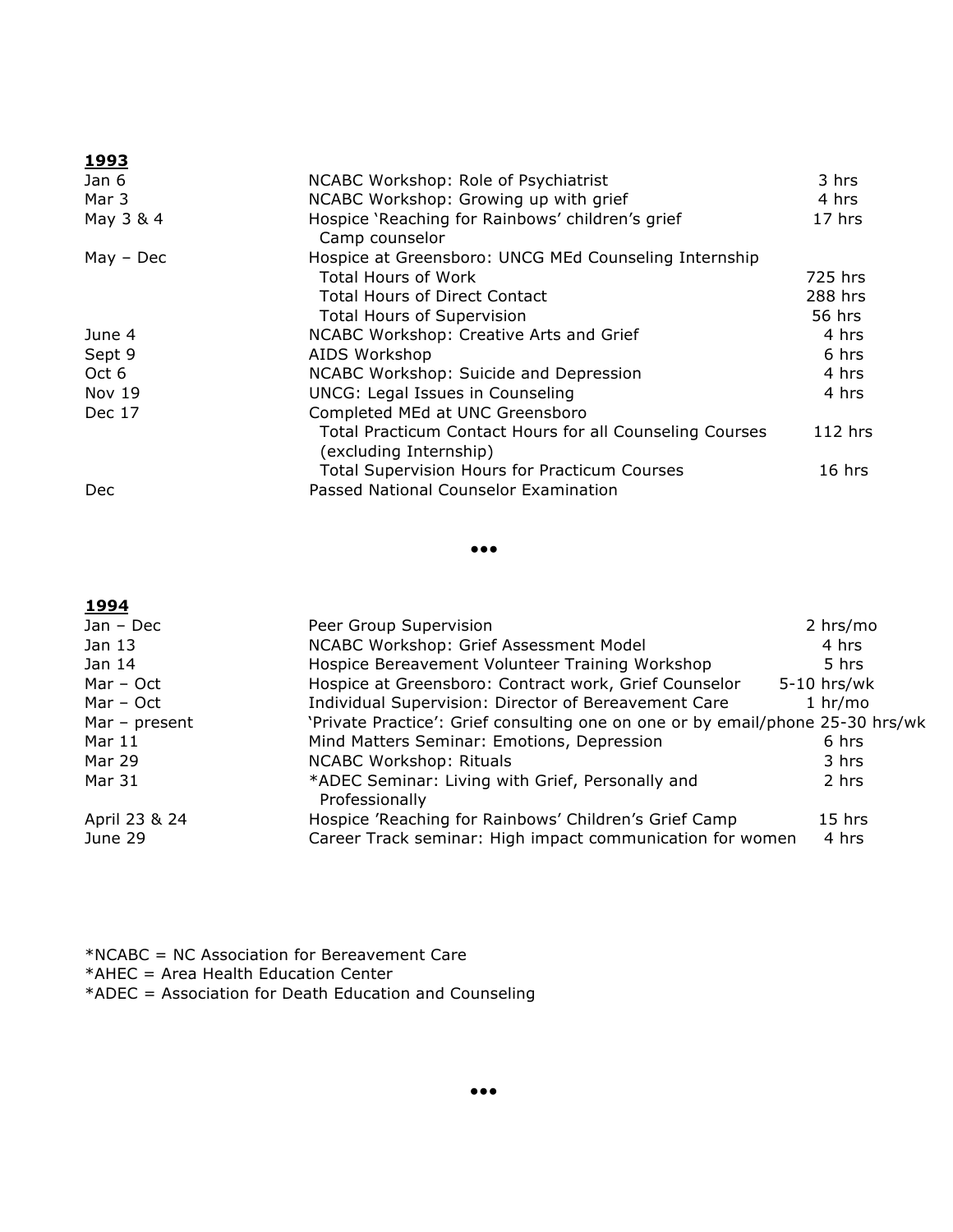## **Group Facilitation & Co-Facilitation**

| Fall 1991      | Transition Center: Adult Grief Co-facilitator                                          | $14$ hrs |
|----------------|----------------------------------------------------------------------------------------|----------|
| Winter 1991    | Transition Center: Adult Grief Co-facilitator                                          | 14 hrs   |
| Fall 1992      | Hospice at Greensboro: Children's Grief Co-facilitator                                 | 18 hrs   |
| May 1993       | Hospice at Greensboro 'Reaching for Rainbows' Children's<br>Grief Camp Co-facilitator  | $17$ hrs |
| Summer 1993    | Hospice at Greensboro: Adult and Children's Grief<br>Co-facilitator                    | $22$ hrs |
|                | Adopted Families' National Conference: Death of an Adopted<br>Child Co-facilitator     | 2 hrs    |
| Mar - Oct 1994 | Bereaved Parent Support Group Facilitator                                              | 4 hrs/mo |
| April 1994     | Hospice at Greensboro: 'Reaching for Rainbows'<br>Children's Grief Camp Co-facilitator | $15$ hrs |

#### ●●●

### **Grief Presentations**

## **Panel Discussion Member**

| Dec 1991 & 1992 | Transition Center: Coping with the Holidays   |
|-----------------|-----------------------------------------------|
| Feb 1992        | Transition Center: Bereavement and the Clergy |
| Mar 1993        | NCABC: Growing up with Loss                   |

## **Speaking Engagements**

| Sept 1992  | Hospice Volunteer Training Session: Parental Grief                                                                                                |
|------------|---------------------------------------------------------------------------------------------------------------------------------------------------|
| Sept 1992  | Community Roundtable: Moving Beyond Survival ~<br>Living after the death of a child                                                               |
| Mar 1994   | Triad Health Project Volunteer Training Session:<br><b>Facilitating Grief</b>                                                                     |
| Mar 1994   | Compassionate Friends Support Group: Coping with Anger                                                                                            |
| April 1994 | Medical Grand Rounds at Moses Cone Hospital (Greensboro)<br>Facilitating Grief for Medical Professionals                                          |
| May 1994   | Bereaved Parent Support Group (High Point): Coping Strategies<br>For Bereaved Parents                                                             |
| Aug 1994   | March of Dimes Regional Genetic Conference (Winston-Salem)<br>Crisis and Grief Counseling $\sim$ Helping Families Cope with a<br>Genetic Disorder |
| Nov 1994   | Compassionate Friends Support Group: Taking Care of Ourselves<br>Through the Holidays                                                             |

# **Television Appearances**

| Feb 1992 | The Good Morning Show (Greensboro): Women within the Funeral          |
|----------|-----------------------------------------------------------------------|
|          | Industry and Issues surrounding grief                                 |
| Feb 1992 | Duke University Public Relations (Durham): Gould Family Interview for |
|          | The Children's Miracle Network                                        |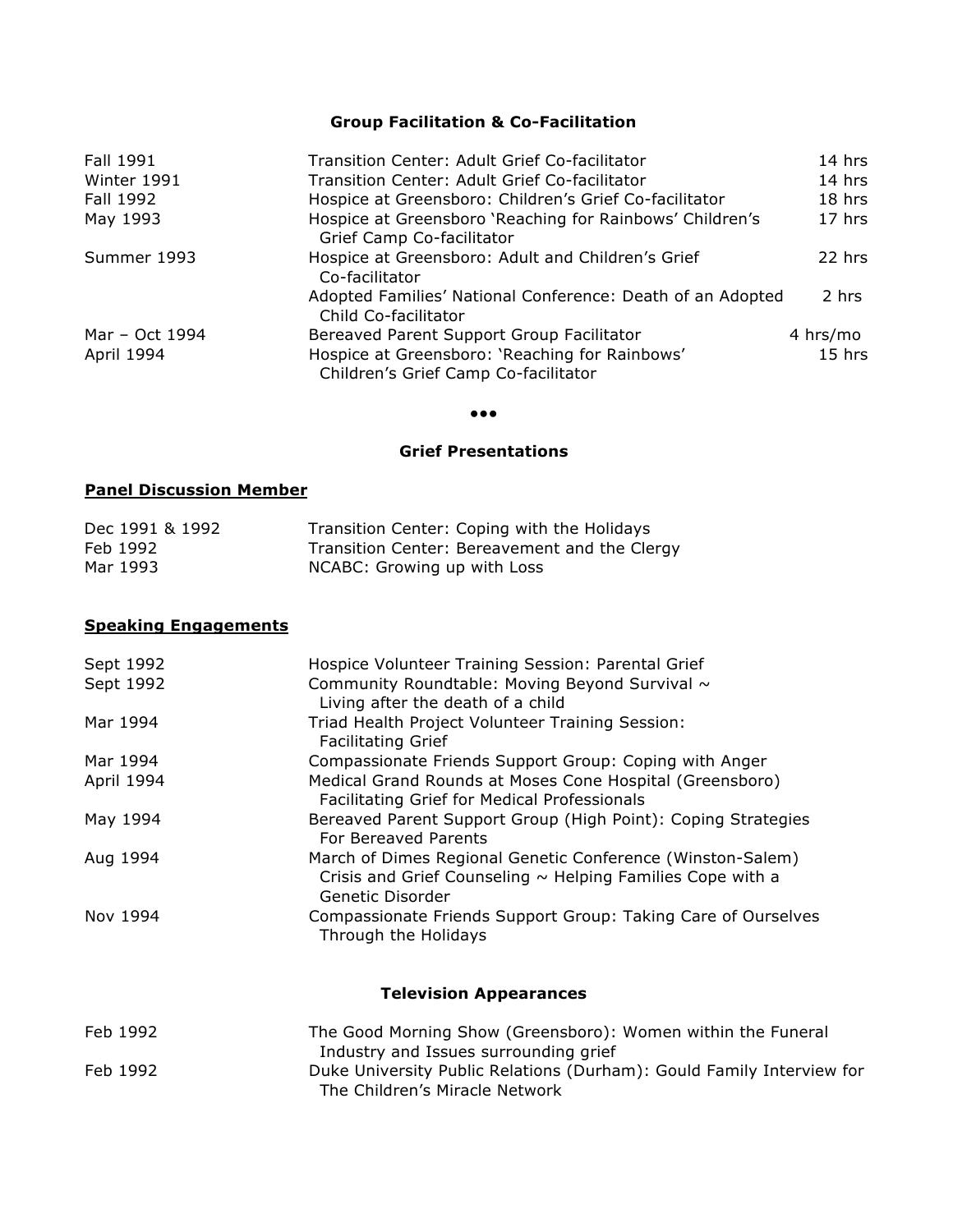#### **Publications**

Gould, DL (1991-present): Most of the articles below are also on the FOD Family Support Group website at www.fodsupport.org (Coping and Healing page) and www.bereavedparent.org (Healing Articles page), as well as all of my current writings and newsletters. Co-editor and author of **MCAD Communication Network**, now called the **FOD Communication Network**. This is an international Family Support Group newsletter for over 6000 Families in the US, Canada and overseas that are living with rare metabolic disorders called Fatty Oxidation Disorders.

Gould, DL (1994, November). *What my boys mean to me*

Gould, DL (1994, October). *My love for Kristen ~ My eyes tell it all*

Gould, DL (1994, September). *I've seen the light*

Gould, DL (1994, September). *Voice of hope*

Gould, DL (1994, June). *MCAD: In memory of Kristen,* **Research Trust for Metabolic Diseases in Children** (England), Volume 4, No.7, pp. 14-15

Gould, DL (1994, March). *Set free*

Gould, DL (1994, February). *When a child dies,* **Hospice at Greensboro, Inc. newsletter**

Gould, DL (1993, June). *The healing power of love messages* **Bereavement**, p. 16

Gould, DL (1993, Spring). *Reaching for rainbows,* **Thanatos**, p. 27

Gould, DL (1993, January). *Grief reconciliation: Letting go of self-limiting identities,* **The Caregiver Newsletter**, pp. 4-5 (Distributed by The Transition Center, Greensboro, NC)

Gould, DL (1993, Winter). *Renewed strength and hope* **Compassionate Friends Newsletter** (Greensboro, NC) p. 3

Gould, DL (1992, Fall). *A mother's journey through grief,* **Hospice at Greensboro Kaleidoscope Volunteer Training Handbook**

Gould, DL (1992, May). *What really makes us rich?* **The Caregiver Newsletter**, p. 4

Gould, DL (1992, January). *Rediscovering joy,* **The Caregiver Newsletter**, pp. 1-2

Gould, DL (1991, Fall). *Our child's memory,* **Compassionate Friends Newsletter**, p. 3

Gould, DL (1991, Fall). *Suggestions to help you through the holidays,*  **Compassionate Friends Newsletter**, p. 3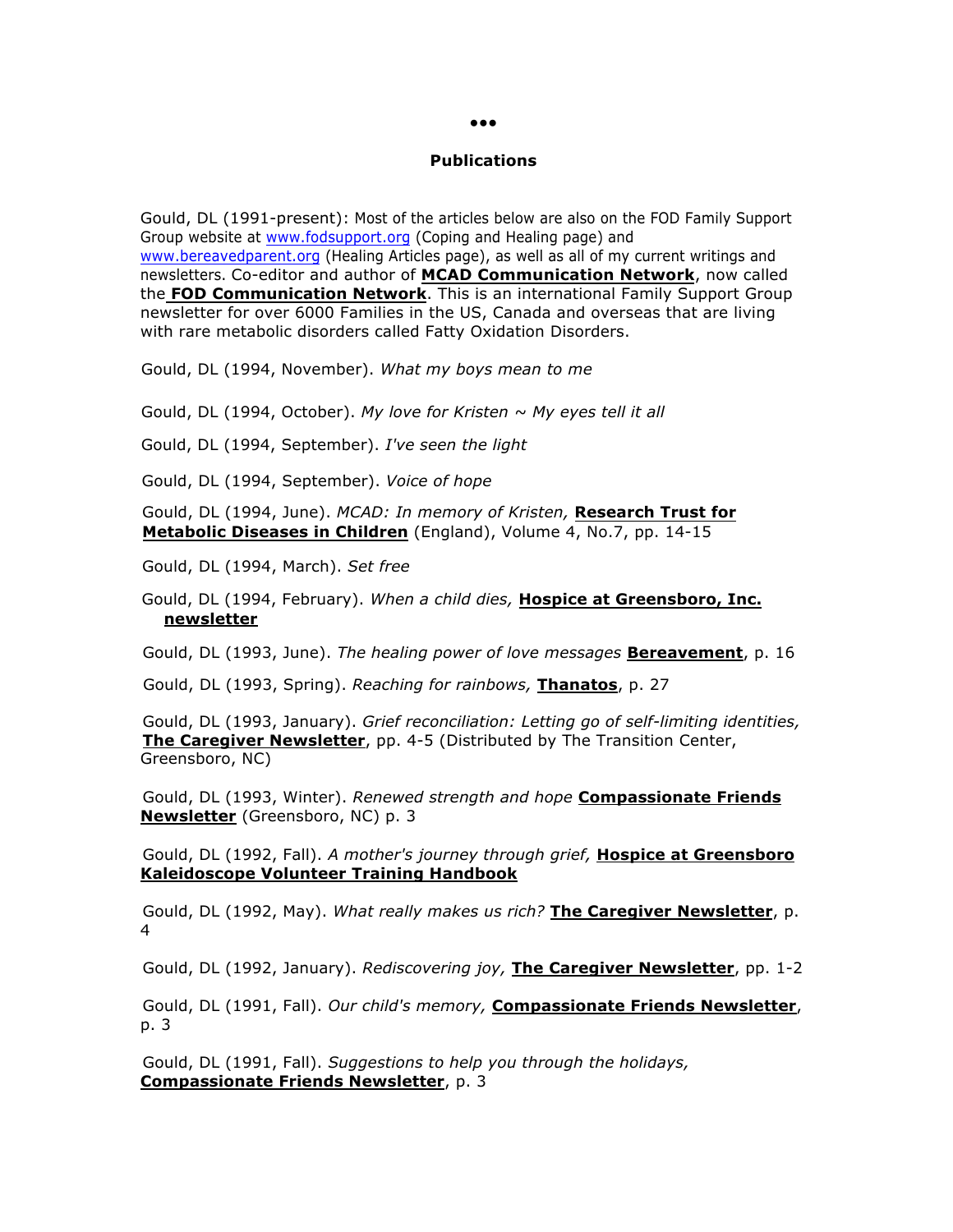# **Most Current Grief Consulting Continued Learning -Seminars, Workshops, Presentations & Books**

[Even though I may not use most of these specialized 'treatments' (ie., Trauma treatment) in my Grief Support practice, I do believe it's important to be open to all current information and to be aware of what others are utilizing to help individuals move toward 'healing']

# **On-site Seminars or Workshops:**

*'Companioning'* versus 'Treating' the Mourner: Exploring Principles and 3 hrs **Practices of Compassionate Caregiving,** Alan D Wolfelt, PhD, Author, Educator and Grief Counselor. 2012 Fall Community Grief Conference Sponsored by Gorsline Runciman Funeral Homes. Oct 4,2012 

**'Higher Brain Living,'** Barbara Brouwer, Higher Brain Living® Facilitator in 1.5hrs Michigan . At Therapy Today Counseling and Consulting, East Lansing, MI. July 11, 2014 

**'Dream Workshop,'** Michael Stratton, ACSW. Author and Therapist. At 1 hr Therapy Today Counseling and Consulting, East Lansing, MI. Oct 10, 2014

*'The Finer Points of Diagnosing Bipolar Disorder,'* **Jonathan Henry, MD. 1 hr** Consulting Associates. At Therapy Today Counseling and Consulting, East Lansing, MI. January 9, 2015

*'The Power of Energy Medicine,'* Joanne Karpinen, PhD. At Therapy Today 1 <sup>1</sup>/<sub>4</sub> hrs Counseling and Consulting, East Lansing, MI. March 13, 2015

| 'An Introduction to Mental Healh First Aid,' Mark Phillips, BA. At Therapy<br>Today Counseling and Consulting, East Lansing, MI. May 15, 2015 | 1 <sub>hr</sub> |
|-----------------------------------------------------------------------------------------------------------------------------------------------|-----------------|
| <b>The Power of Short Term Dynamic Therapy.'</b> Peter Wood, MSW. At<br>Therapy Today, East Lansing, MI,, Sept 18, 2015                       |                 |
| 'Brain Balancing Class.' Merry Stanford, LMSW, CBP. At Therapy Today,<br>East Lansing, MI, Nov 13, 2015.                                      | 1 <sub>hr</sub> |
| <b>'Self-Care.'</b> Leslie Auld, LCSW at Therapy Today, March 11, 2016                                                                        | 1 <sub>hr</sub> |
| 'Acceptance & Commitment Therapy.'<br>John Taylor, PsyD at Therapy<br>Today, East Lansing, MI, May 13, 2016                                   | 1 <sub>hr</sub> |

*'Campus Administrative & Clinical Responses to Relationship Violence*  1 hr *& Sexual Misconduct: Office of Institutional Equity Response & Clinical Considerations.'* Tana Fedewa, Holly Rosen, Ande Durojaiye – near MSU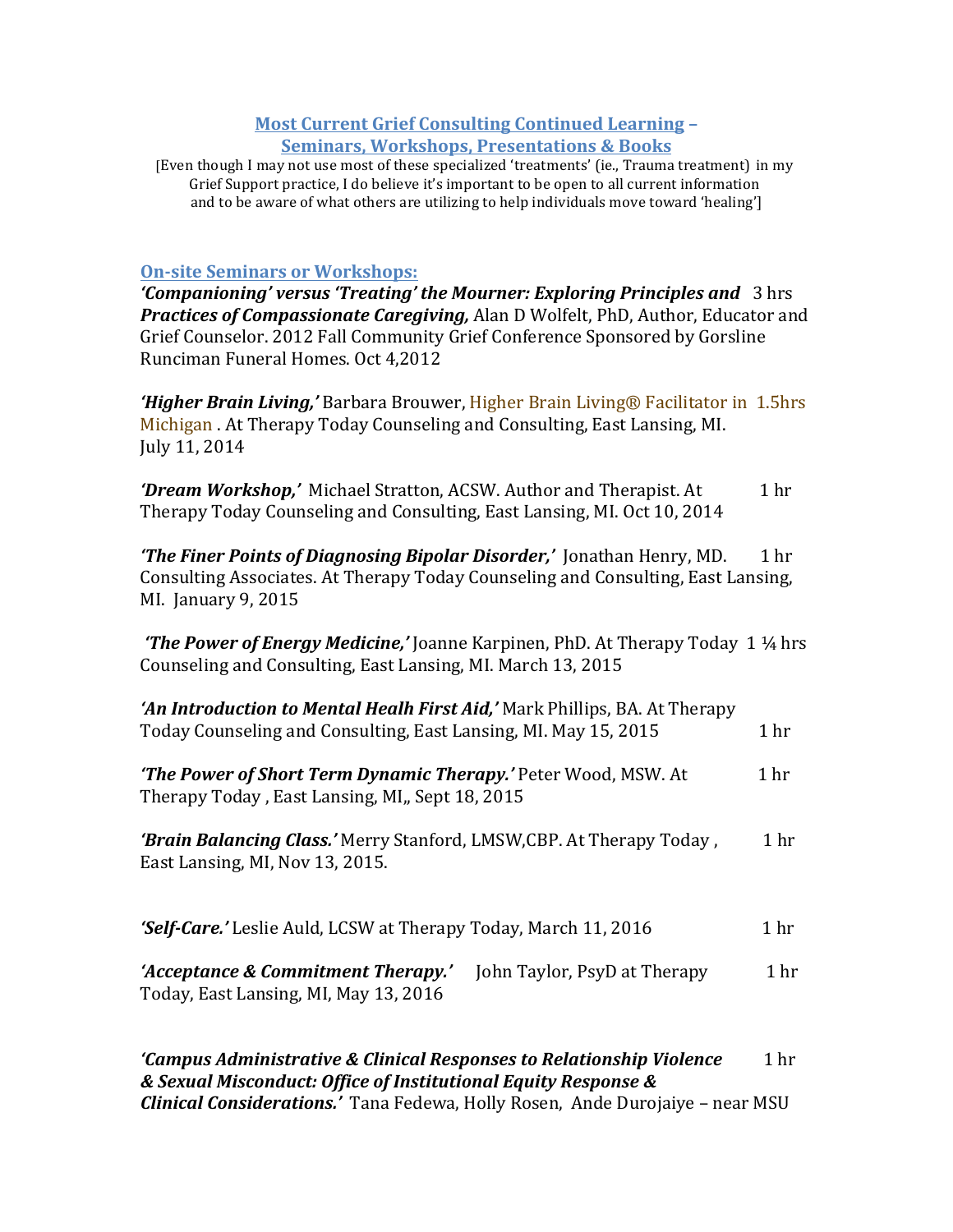Campus, Aug 17, 2016

*'Trauma, Attachment & Neuroscience.'* Video of Dr Bessel van der Kolk and 1 hr Discussion by Leslie Auld, LMSW, at Therapy Today, East Lansing, MI, Sept 9, 2016 

## **DVD Seminars:**

| <b>Trauma, PTSD, &amp; Traumatic Grief.</b> Duane T Bowers, LPC May 6, 2011 | 6 hrs     |
|-----------------------------------------------------------------------------|-----------|
| <b>Trauma, PTSD &amp; Grief.</b> Linda J Schupp, PhD Nov 8, 2012            | 5.5 hrs   |
| <b>Brief Therapy Inside Out - EMDR: Working with Grief.</b> Francine        |           |
| Shapiro, PhD with Jon Carlson, PsyD & Diane Kjos, PhD 2011                  | $1.5$ hrs |
| Journey from Loss to Renewal: Clinical Interventions for Normal             |           |
| & Complicated Grief. Robert Zucker, LCSW, MA, FT Mar 18, 2012               | 6 hrs     |
| <b>Grief and Mindfulness.</b> Dr Sameet Kumar May 17, 2012                  | 6 hrs     |
| Grief: Integrative Assessment & Treatment. Dr Christina Zampitella          |           |
| June 8, 2012                                                                | 6 hrs     |

## **Online Video Seminars:**

*'Treating the Invisible Wounds of War: Irag & and Afghanistan Veterans, Families and Care Providers - PTSD & Substance Abuse: Overview & Treatment for Veterans Part 1 & 2'* Robyn Walser, PhD, Assoc Director National Center for Post Traumatic Stress Disorder, Palo Alto, CA. As part of the UC TV series: UCSF Neurology and Coming Home Project. Oct 20, 2009 2 hrs

*'Stress-Coping Theory And Grief, Meaning Making Coping in Cancer* **Survivorship'** Maggie Stroebe, PhD, Professor of Psychology at Utrecht University, The Netherlands and Crystal Park, PhD, Univ of CT Assoc Professor of Psychology. As part of the UC TV series: UCSF Osher Center for Integrative Medicine & American Psychological Assoc. April 26, 2012 1 hr

'Spirituality and Combat Trauma' Steve Torgerson, Chaplain, Travis Air Force Base. As part of the UC TV series: UCSF Neurology and Coming Home Project. May 12, 2009 1 hr

'Various Anxiety vs Depressive Disorders' Jeffrey A Applebaum, MD, FAAFP, Asst Clinical Professor, Family Medicine, UC Davis Medical Group. As part of the UC TV series & UC Davis Continuing Medical Education series. August  $16, 2011 \qquad 1 \text{ hr}$ 

*'Coping & Resilience and Coping with Unattainable Goals'* Alex Zautra, PhD, ASU Foundation Professor of Clinical Psychology and Carsten Wrosch, PhD, Concordia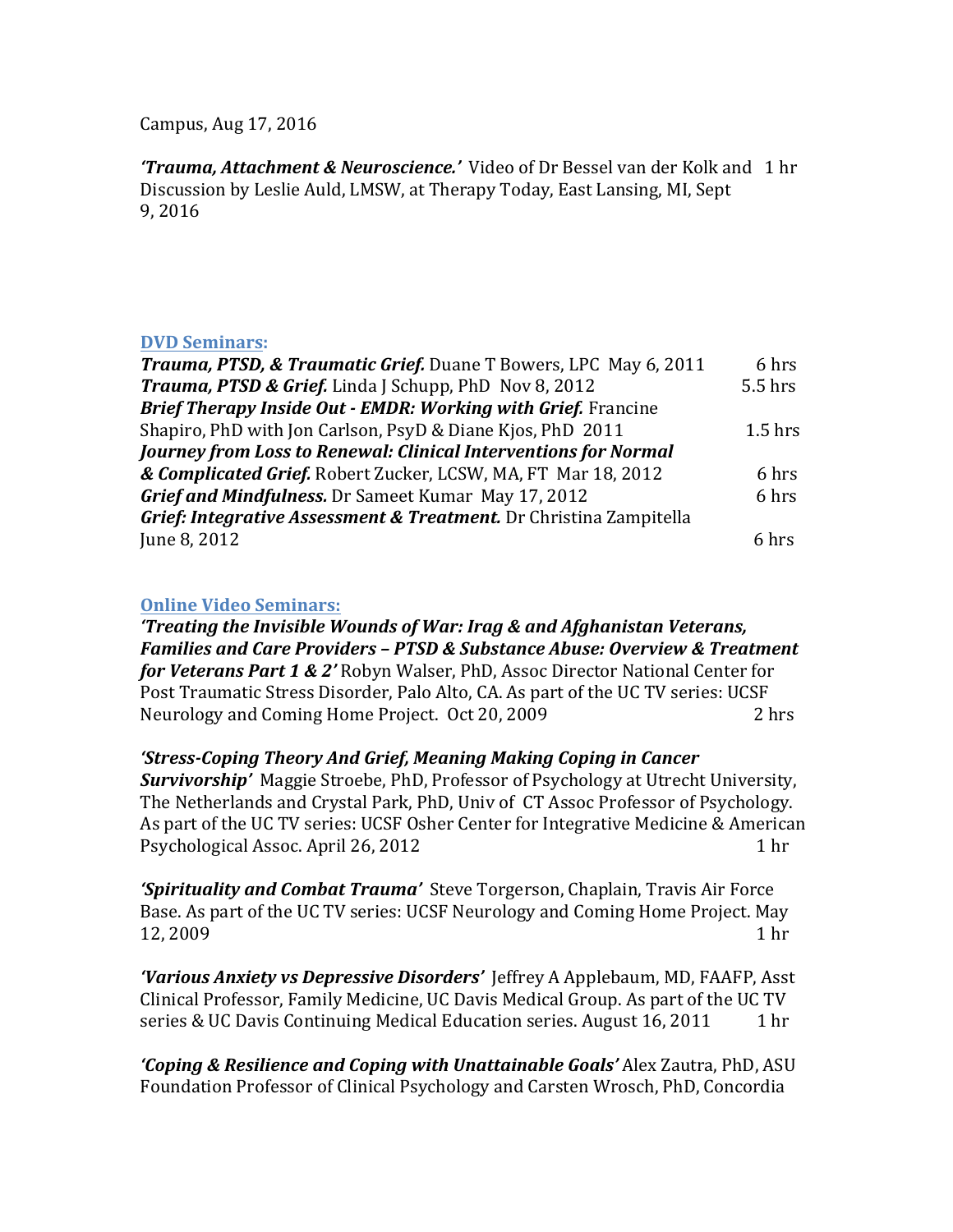University Assoc Professor. As part of the UC TV series: UCSF Osher Center for Integrative Medicine & American Psychological Assoc. Sept 11, 2009 1hr

**'Anxiety Disorders'** Sarah Melton, PharmD, BCPP, GCP Dir of Addiction Outreach, Appalachian College of Pharmacy Assoc Professor of Pharmacy Practice. As part of East Tennessee State Univ '11 Psychiatry in the Mountains series. Oct 21,2012 1.25 hr

## 'Psychotherapeutic Treatment of Appalachian Combat Veterans with PTSD'

Myra Qualis Elder, PhD, James H Quillen Veterans Affairs Medical Center, Mountain Home, TN. As part of East Tennessee State Univ '11 Psychiatry in the Mountains series.  $\cot 21,2012$  1 hr

| <b>Course: Acute Stress, Grief and Trauma</b> as part of AACC series               | Total 12 hrs |
|------------------------------------------------------------------------------------|--------------|
| <b>'Care and Counsel for Trauma'</b> July 26, 2012                                 |              |
| Lecture 1: Introduction to Crisis Counseling                                       |              |
| Lecture 2: Grief, Loss and Complicated Grief                                       |              |
| Lecture 3: Anxiety and Depression                                                  |              |
| Lecture 4: Trauma and Abuse                                                        |              |
| Lecture 5: Counseling Strategies for Crisis and Trauma                             |              |
| Lecture 6: Trauma and Attachment                                                   |              |
| Lecture 7: Methods and Techniques for Immediate Response                           |              |
| Lecture 8: Impact Dynamics of Crisis and Trauma                                    |              |
| Lecture 9: Peer Support and Accountability                                         |              |
| Lecture 10: Survivor Guilt and Fostering Resiliency                                |              |
| Lecture 11: Managing the High Cost of Care                                         |              |
| Lecture 12: Community Responses and Cultural Differences                           |              |
|                                                                                    |              |
| <b>The Lut &amp; Coinnes of Doughathorany' Victoria Lambe Decimen DhD, Dent of</b> |              |

*'The Art & Science of Psychotherapy'* Victoria Lemle Beckner, PhD. Dept of Psychiatry at UCSF. As part of UCTV Podcasts, UCSF Osher Center for Integrative Medicine. March 13, 2012  $\overline{a}$  1.5 hrs

'Applying Mindfulness-based Cognitive Therapy to Treatment' Stuart Eisendrath, MD, Professor of Clinical Psychiatry, UCSF Depression Center. As part of UCTV Podcasts, UCSF Osher Center for Integrative Medicine. March 27, 2012 1.5 hrs

*'Mindfulness-Based Stress Reduction: Sitting Meditation'* Kevin Barrows, MD. As part of UCTV Podcasts, UCSF Osher Center for Integrative Medicine.  $\frac{1}{2}$  Jan 7, 2009

*'Diagnosing and Treating Mood Disorders in the Primary Care Setting'* **Robert** McCarron, DO, Asst Clinical Professor Internal Med/Psychiatry, UC Davis. As part of UCTV Podcasts UC Davis. Nov 17, 2009 1 hr

'Bipolar Disorder' Jeffery Applebaum, MD, FAAFP, Asst Clinical Professor UC Davis Medical Group. As part of UCTV Podcasts UC Davis. May 17, 2011 1hr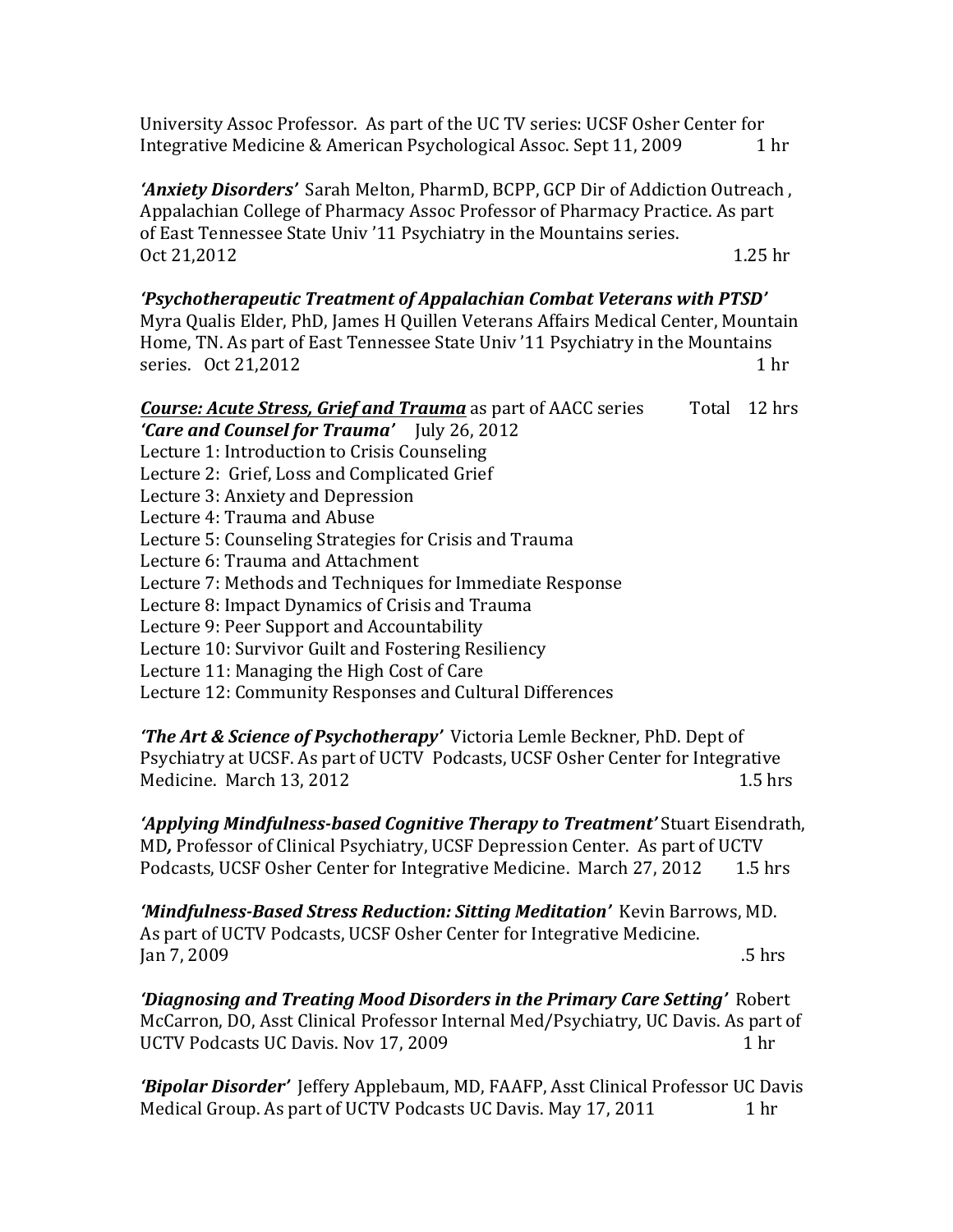'Children of Military Families: Helping Them Cope with Deployment & Trauma' Alicia Lieberman, PhD, Professor, UCSF Dept of Psychiatry. As part of the UC TV series: UCSF Neurology and Coming Home Project. Sept 24, 2009 1 hr

*'Depression in the Elderly'* Stephen Hall, MD, Clinical Professor, Dept of Psychiatry UCSF. As part of UCTV Podcasts, UCSF Osher Center for Integrative Medicine. Sept 28, 2012 1.5 hrs

*'Emotions, Thoughts and Health: What all aging bodies should know - Emotions,* **Decisions and Behaviors across the Lifespan'** Wendy Berry Mendes, PhD, Assoc Professor of Psychiatry at UCSF. As part of UCTV Podcasts, UCSF Osher Center for Integrative Medicine. April 26, 2012 1.5 hrs

**The Brain In Two Places: Inside your head, embedded in the World'** Dan Siegel, MD. New Brain Science Webinar Series. Ap 8, 2015

'Transforming the Brain through good expeiences' Rick Hanson, PhD. New Brain Science Webinar Series. Ap 15, 2015 1.5 hrs

*'The Neuroscience of Willpower'* Kelly McGonigal, PhD. New Brain Science Webinar Series. Ap 22, 2015  $\sqrt{1.5}$  hrs

*'Unlocking the Enormous Potential of Neuroplasticity'* Norman Doidge, MD New Brain Science Webinar Series. Ap 9, 2015

*'Body, Brain, Behavior: How Polyvagal Theory Expands our Healing'* **Stephen** Porges, PhD. New Brain Science Webinar Series. May 13, 2015 1.5 hrs

**2009 - Present: Ongoing Podcasts on Attachment, Trauma & Grief**

# **Panel Member or Speaker:**

**2014 Conference on Pediatric Palliative Care and Bereavement Support Panel.** Sponsored by Art for Charlie/MSU College of Human Medicine/The Peoples Church of East Lansing.  $245 - 330$ pm, Nov  $1, 2014$  .75 hr **Parental Bereavement Support Meeting.** 'Coping through the Holidays Panel' The Peoples Church of East Lansing.  $630 - 730$ pm Nov 4, 2014 1 hr *Radio Interview - FOD Family Support Group.* With Cam Wells in Canada. Discussed our Mission at the FOD Family Support Group. http://previous.ncra.ca/exchange/dspProgramDetail.cfm... 44 hr

**Books added to my growing grief library and to my knowledge of grief and life:**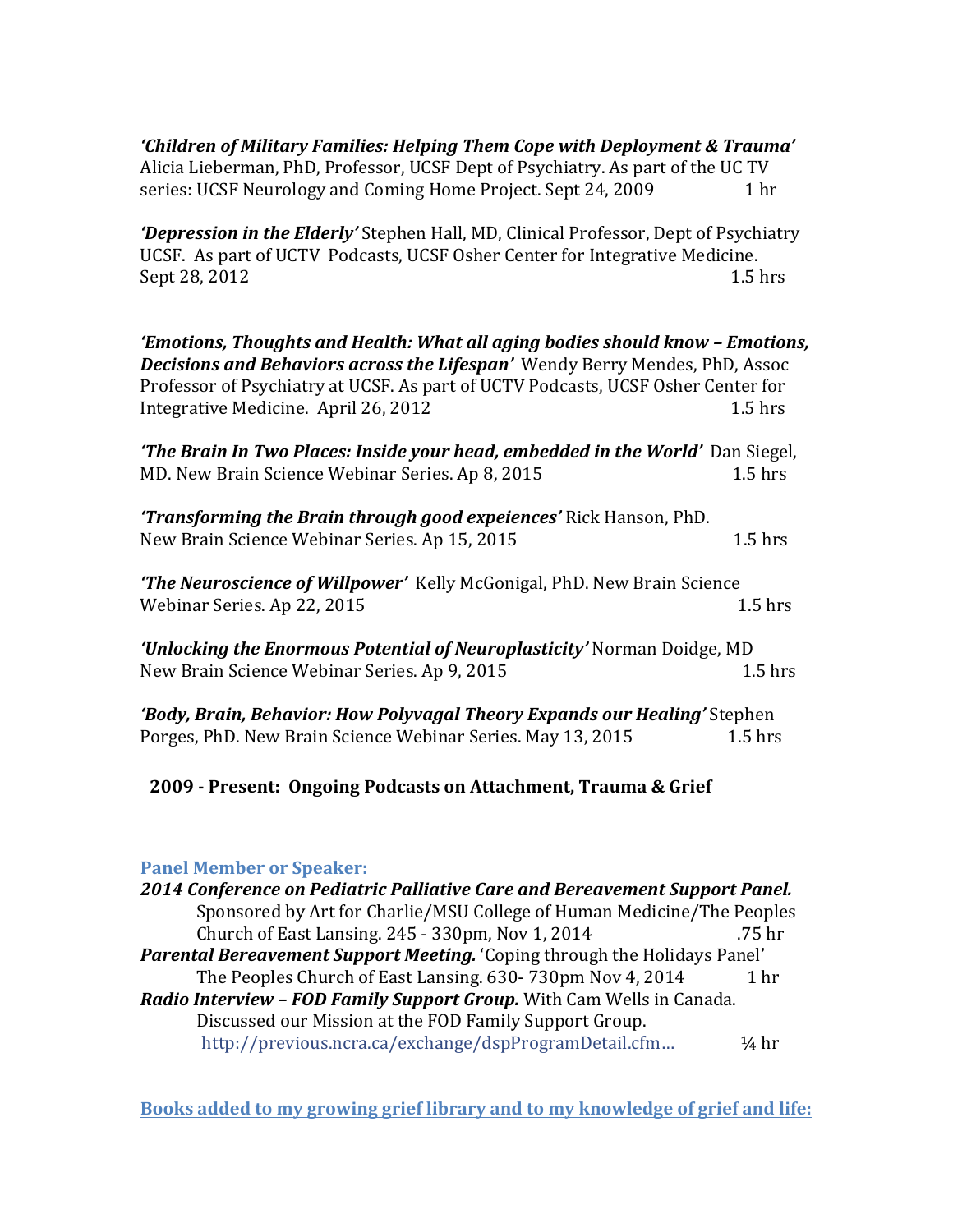*Reframing PTSD as Traumatic Grief.* Alan Wolfelt, PhD

- The Body Keeps the Score: Brain, Mind, and Body in the Healing of Trauma. Bessel van der Kolk, MD
- In an Unspoken Voice: How the Body Releases Trauma and Restores Goodness Peter A Levine, PhD
- *Treating Traumatic Grief: A Practitioner's Guide.* Laurie Anne Pearlman, PhD, Camille B Wortman, PhD, Catherine A Feuer, PhD, Christine H Farber, PhD, Therese A Rando, PhD
- A Clinician's Guide: Helping Bereaved Parents. Richard G Tedeschi, PhD and Lawrence G Calhoun, PhD
- Understanding Your Grief: Ten Essential Touchstones for Finding Hope and *Healing Your Heart.* Alan D Wolfelt, PhD
- *Understanding Your Grief Journal: Exploring the Ten Essential Touchstones.* Alan D Wolfelt, PhD
- *Journey Through Grief.* Alan D Wolfelt, PhD
- *The Therapeutic "Aha": Strategies for Getting your Clients Unstuck. Courtney* Armstrong, MEd
- Getting Past Your Past: Take Control of Your Life with Self-Help Techniques from *EMDR Therapy.* Francine Shapiro, PhD
- **Surviving the Death of a Sibling: Living Through Grief When and Adult Brother** *or Sister Dies.* TJ Wray, PhD
- *The Death of a Child: Reflections for Grieving Parents.* **Elaine E Stillwell** *GriefWork: Healing from Loss. Fran Zamore, LCSW*
- *The GriefWork Companion Activities for Healing.* Fran Zamore, LCSW
- *Helping Grieving People When Tears are not enough: A Handbook for Care Providers.* J Shep Jeffreys, EdD
- *No Time for Goodbyes: Coping with Sorrow, Anger, & Injustice After a Tragic* **Death.** Janice Harris Lord, LCSW
- Find Hope: Verses of Hope and Comfort for Hurting People.

*Prayers for Healing: 365 Blessings, Poems, & Meditations from Around the World.* Maggie Oman, MA

- *The Empty Room: Understanding Sibling Loss.* Elizabeth DeVita-Raeburn
- The Other Side of Sadness: What the New Science of Bereavement Tells Us About Life After Loss. George Bonanno, PhD
- *Mindfulness for prolonged grief.* Sameet M. Kumar, PhD

Forging Healthy Relationships. Trevor Crow, LMFT & Maryann Karich

*The Wounded Woman: Hope and Healing for Those Who Hurt.* **Steve Stephens,** PhD and Pam Vredevelt, LPC

*Hold Me Tight.* Sue Johnson, EdD

- *Healing into Life and Death.* Stephen Levine
- *Inner Work: Using Dreams and Active Imagination for Personal Growth.* Robert A Johnson
- *Healing from Trauma: A Survivor's Guide to Understanding Your Symptoms and* **Reclaiming Your Life.** Jasmine Lee Cori, LPC
- *A Contemporary Approach to Substance Abuse and Addiction Counseling: A*